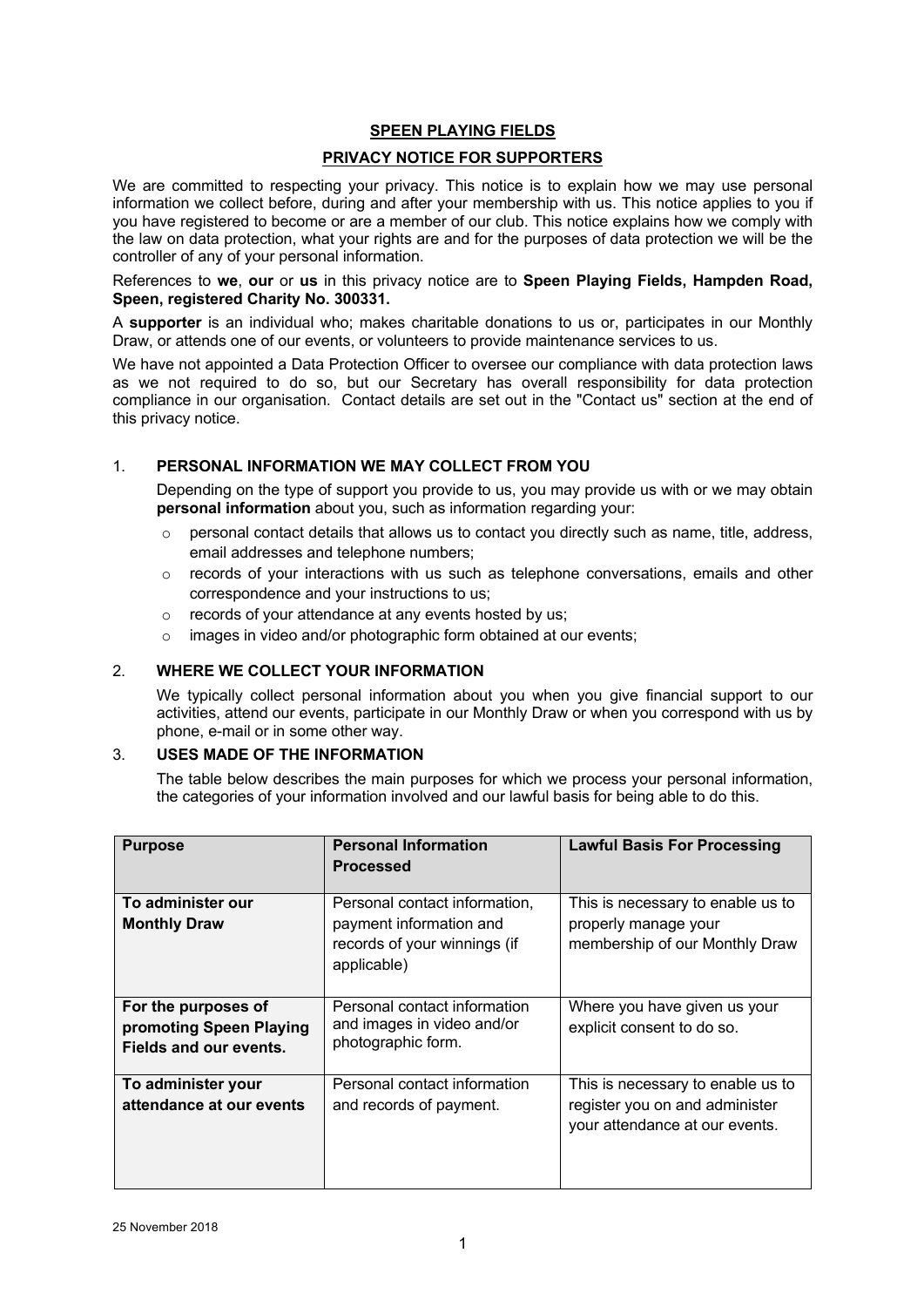| To answer your queries      | Personal contact and records of             | We have a legitimate interest to                                                                                                                                                                                                                                                                                                                                          |
|-----------------------------|---------------------------------------------|---------------------------------------------------------------------------------------------------------------------------------------------------------------------------------------------------------------------------------------------------------------------------------------------------------------------------------------------------------------------------|
| or complaints               | your interactions with us                   | respond to complaints.                                                                                                                                                                                                                                                                                                                                                    |
| <b>Retention of records</b> | All the personal information we<br>collect. | We have a legitimate interest in<br>retaining records whilst they may<br>be required in relation to<br>complaints or claims. We need to<br>retain records in order to properly<br>administer and manage our<br>Monthly Draw.<br>We will not retain any personal<br>information after such time that<br>you have requested for your data<br>to be erased from our records. |

Where you have given us your consent to use your personal information in a particular manner, you have the right to withdraw this consent at any time, which you may do by Contact us as described in the "Contact Us" section below.

Please note however that the withdrawal of your consent will not affect any use of the data made before you withdrew your consent and we may still be entitled to hold and process the relevant personal information to the extent that we are entitled to do so on bases other than your consent. Withdrawing consent may also have the same effects as not providing the information in the first place, for example we may no longer be able to provide certain member benefits to you.

## 4. **DIRECT MARKETING**

**Email, post and SMS marketing**: from time to time, we may contact you by email, post or SMS with information about fund raising and events we believe you may be interested in.

We will only send marketing messages to you in accordance with the marketing preferences you set. You can then let us know at any time that you do not wish to receive marketing messages by Contact us as described in the "Contact Us" section below.

#### 5. **DISCLOSURE OF YOUR PERSONAL INFORMATION**

We share personal information with the following parties:

- o **Any party approved by you.**
- o **The Government or our regulators**: where we are required to do so by law or to assist with their investigations or initiatives.
- o **Police, law enforcement and security services**: to assist with the investigation and prevention of crime and the protection of national security.

#### 6. **TRANSFERRING YOUR PERSONAL INFORMATION INTERNATIONALLY**

The personal information we collect is not transferred to and stored in countries outside of the UK and the European Union.

### 7. **HOW LONG DO WE KEEP PERSONAL INFORMATION FOR?**

The duration for which we retain your personal information will differ depending on the type of information and the reason why we collected it from you. However, in some cases personal information may be retained on a long-term basis: for example, personal information that we need to retain for legal purposes will normally be retained in accordance with usual commercial practice and regulatory requirements. Generally, where there is no legal requirement we retain all physical and electronic records for a period 12 months after your last contact with us.